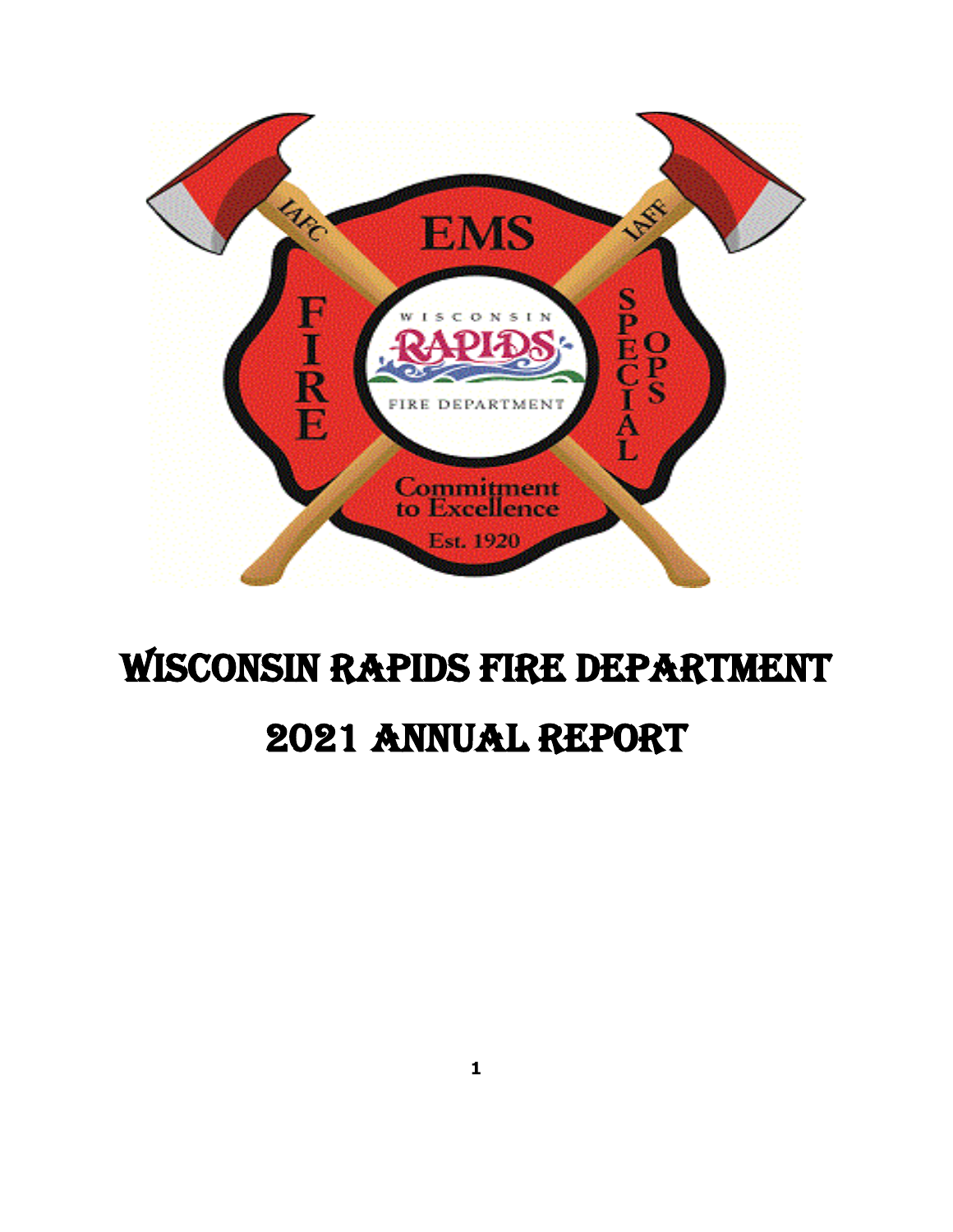**TO: Mayor Blaser, Police & Fire Commissioners, and City Common Council**

**FROM: Todd Eckes Interim Fire Chief Wisconsin Rapids Fire Department**

**RE: 2021 Annual Summary** 

**Date:**

**As we enter into 2022 I want to provide you with a snapshot of 2021 from the Fire Departments perspective. I hope that the information provided, will help to present how busy and eventful the year was for Wisconsin Rapids Fire Department.** 

**This year saw us begin with a continuation of the COVID Pandemic we all experienced for the last two years, but we would eventually see a light at the end as we moved into spring. The first quarter found us beginning the final phases of the Building addition preparatory work. The first quarter also found us testing for an eligibility list for the Lieutenants position, and after two years the ability to begin Fire Inspections again. In that, quarter we could begin to train in person again as the Pandemic eased up allowing for some normalcy with training.**

**The year brought about many changes and future challenges. Ground broke for the new Station I addition/renovation with completion slated for early July. This addition fills many needs, Gender Neutral ability, increased efficiency with department operations, but most important is the safety of our members with a major reduction in carcinogen exposure. Exposure to the many carcinogens Firefighters are exposed to in operations will minimized with the ability to isolate contaminated gear from the living space and new showers that allow steam generation to open the pores in our Firefighters skin allowing for the release of those carcinogens. This new facility will stand as a testament of investment and value from the city that ensures our members safety, while updating an outdate facility. Thanks you to everyone involved for your support of this project.** 

**This year also found WRFD saying goodbye to two long-standing members of our Family who both served the city for more than 30 years. Chief Scott Young and Lieutenant Todd Forcier. Chief Young Retired October 31 and Lieutenant Forcier retired December 31. Thank you for your Professional and dedicated service!**

**As we entered into the end of the year, the department would be requested to supply EMS coverage for 4-6 different communities. Many hours and work went into putting together numbers and contracts to ensure we could help these communities and still supply the citizens of our city with the care they expect. The result is contracts with four municipalities that not only generates revenue for the city, but also helps finalize a missing member on our 11th tier.**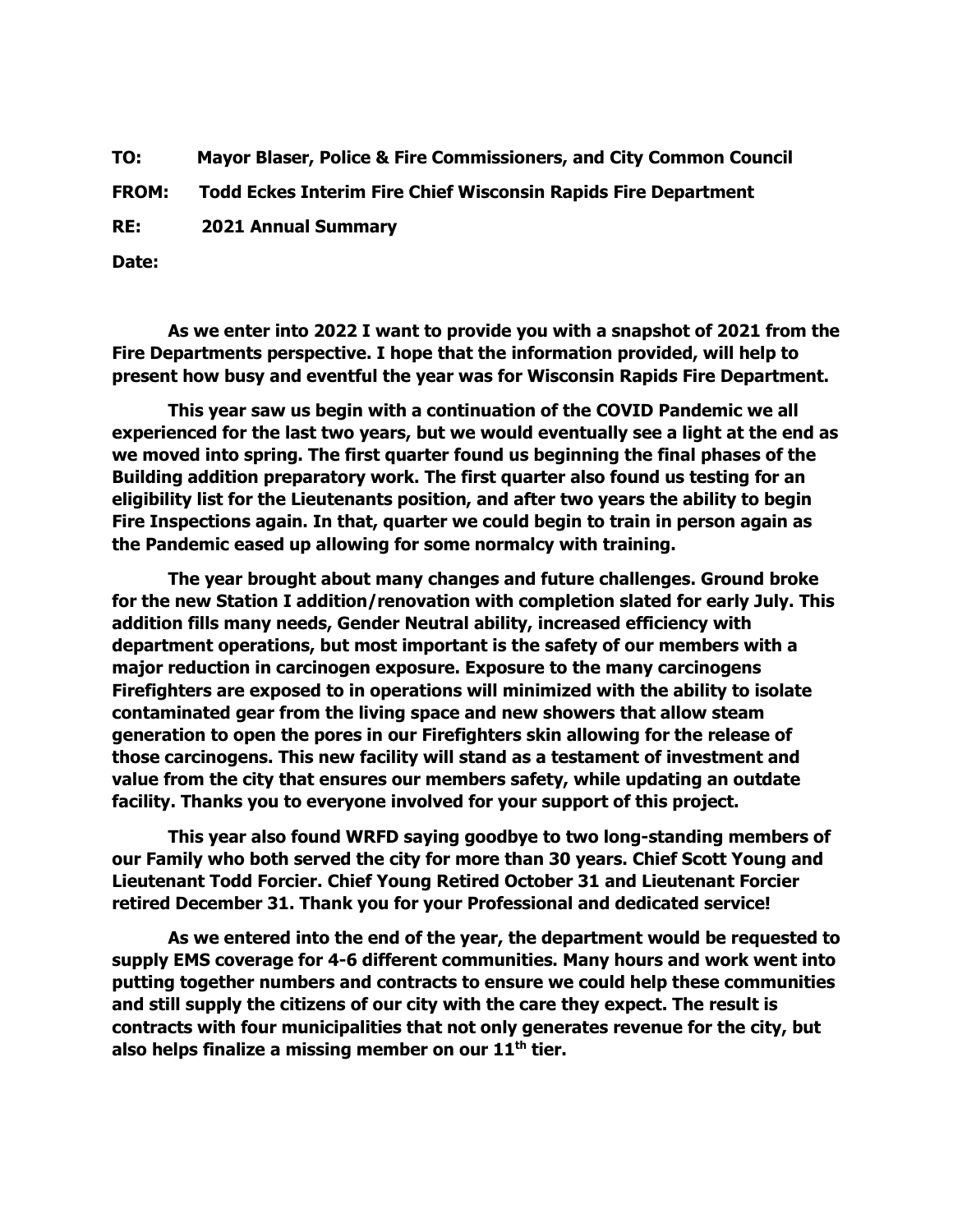## WISCONSIN RAPIDS FIRE DEPARTMENT

#### Organizational Mission

- **Professional at all times**
- **Proficient in all assigned tasks**
- **Polite to all whom we serve**
- **Compassionate to those in need**

#### Organizational Motto

**"Commitment to Excellence"**

#### **Organizational Objectives:**

- **Remain a community orientated organization**
- **Research and develop policies that enhance community and member safety**
- **Make every day a training day**
- **Apply best practices in EMS and fire operations**
- **Promote a culture of teamwork**
- **Remain fiscally responsible to those we serve**
- **Develop and mentor our future leaders**
- **Promote public education with a focus on fire safety and health related issues within the community**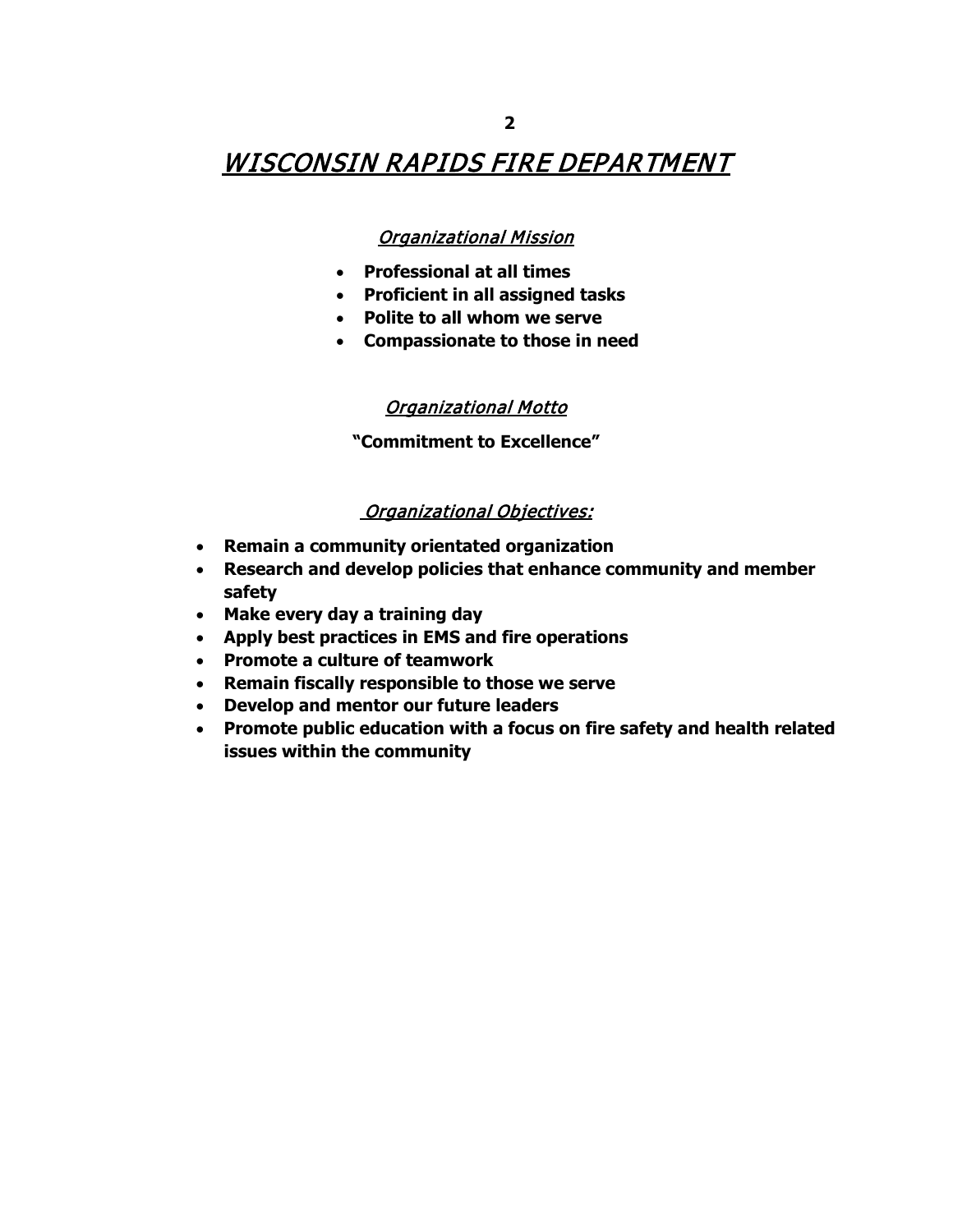

**3**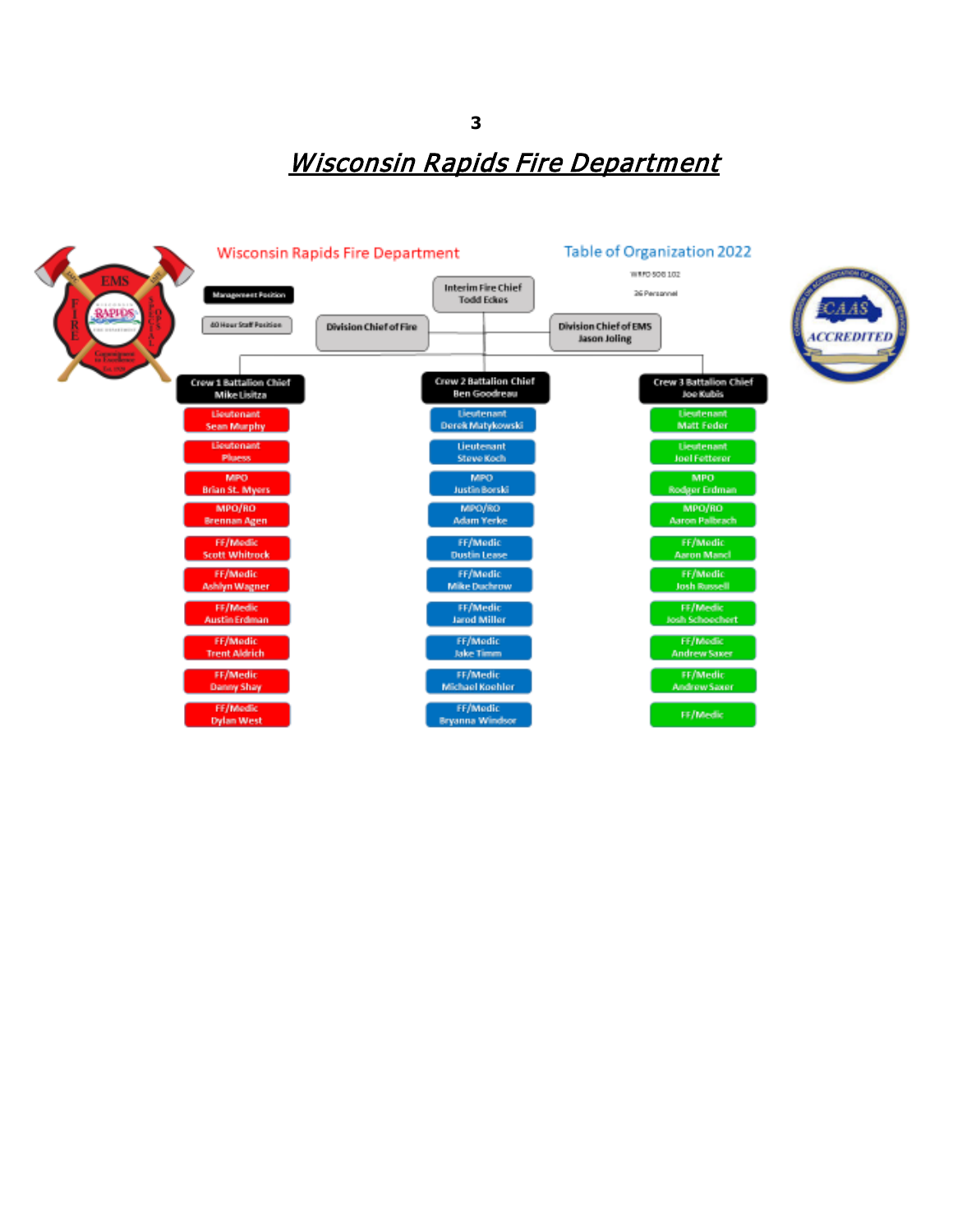## WISCONSIN RAPIDS FIRE DEPARTMENT

### Highlights and Accomplishments of 2021 Fire Operations

- **Fire Training Highlights:**
	- **All Officers completed Blue Card Training (Specialized Officer Fire Ground management training)**
	- **Review Building Construction**
	- **Ice Rescue Scenarios**
	- **Fire Ground Tactics for Officers and Fire fighters**
	- **Live Fire Scenarios March/November**
	- **Rapid Intervention Team Techniques**
	- **Confined Space Rescue at Ocean Spray, VERSO, and Demitz Park lift station**
	- **Auto Extrication**
	- **Swift Water Rescue**
	- **Ladder Proficiency**
	- **Relay Pumping and pumping to a standpipe**
	- **Forcible entry**
	- **All Day Drills for all 3 crews**
	- **Metering for hazardous environments**
	- **Fire Prevention in the schools (Virtual)**
	- **Multi crew, Multi agency drill at Lycon**
	- **Haz-Mat Technician class for 8 of our members**
- **Held a Lieutenant's testing process in March developing an internal Lieutenant's promotion list**
- **Held a Chief Officer Assessment center in December developing a promotional list for Chief Officers within the department.**
- **Annual Hose Testing meeting NFPA standards was completed**
- **All Haz Mat physicals were completed in January**
- **DOT Inspections were completed on all department vehicles**
- **Replacement of High Pressure lifting Air bags was completed**
- **7 sets of turnout gear was purchased (3 for replacement/4 for rotating after fires)**
- **Battery Powered Chainsaw purchased and put into service**
- **Extensive repairs were completed to Truck 5 identified during 2020 DOT Inspection.**
- **Fireworks Inspections were completed of the 4th of July display, BMX Bike Track display, and the Rafters Displays.**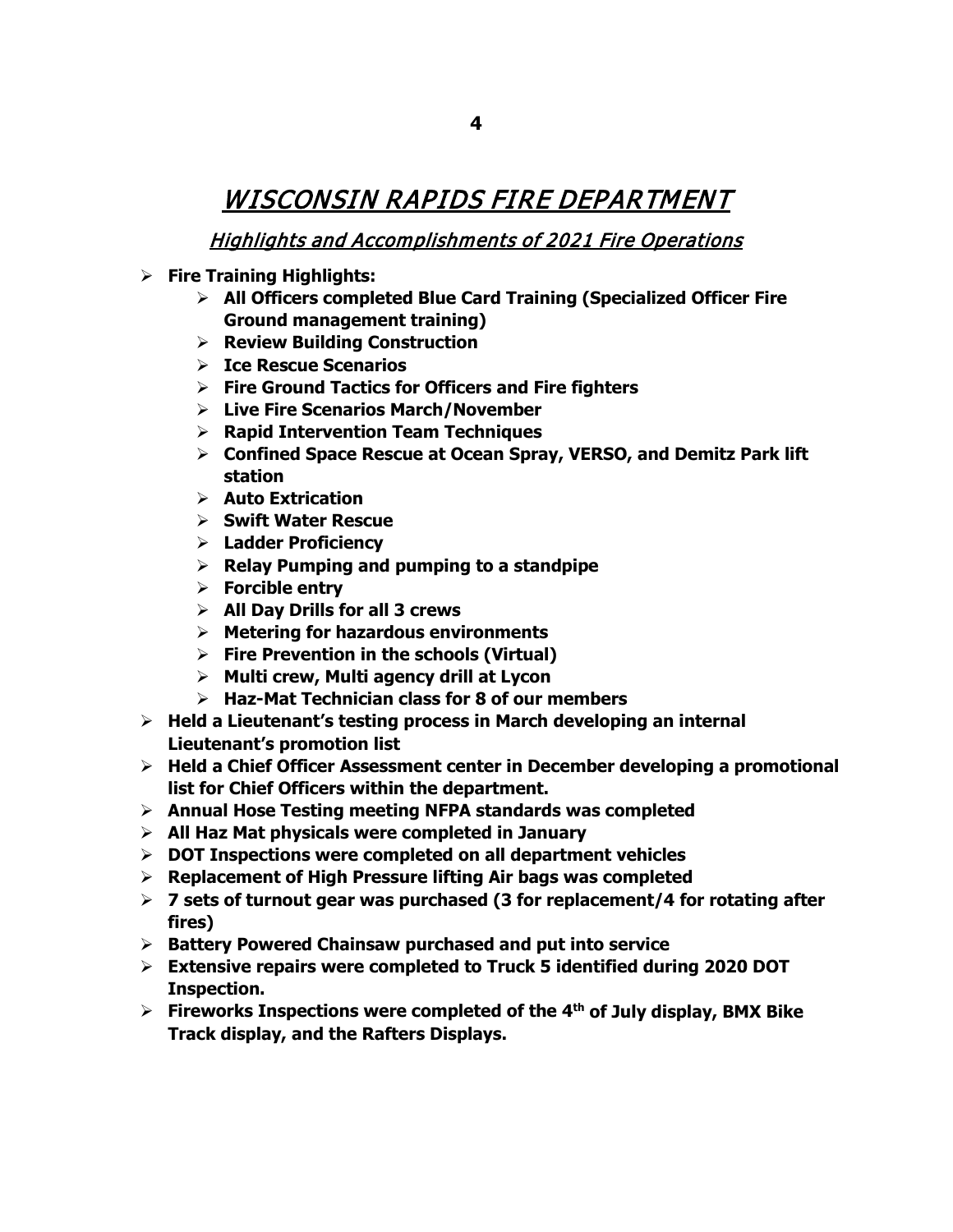- **Conferences attended**
	- **Members attended the Fire Investigators conference held annually in Steven's Point.**
	- **Two members attended the State Fire Chiefs Conference in Green Bay.**
	- **Members attended the North Central Regional Trauma Advisory Council conference**
	- **5 members attended the Safety & Professional Services training sponsored by the State at Pittsville Fire Department and Wausau Fire Department.**

#### Highlights and Accomplishments of 2021 Special Operations

- **Special Operations Committee focused on Improving the inventory storage on the Squad.**
- **A need for a Battery Powered Chainsaw in close spaces and oxygenlimited spaces was identified and purchased.**
- **Replacement of two level 1 Hazardous Materials ensemble.**
- **A water Rescue mannequin was purchased to enable a more realistic training of a victim in the water.**
- **Training for every member in house on Hazardous Metering was given.**
- **Quarterly financial reports were submitted to the State.]**
- **Sic Members attended the annual Wisconsin Emergency Management conference held every year in Stevens Point.**
- **B.C. Kubis attended the Wisconsin Emergency Management coordinators meetings.**
- **A grant was secured to train eight of our youngest members to the Hazardous Materials Technician level. By securing this Grant the department saved a considerable amount of money. This training was also coordinated through MSTC so training was in the city.**

#### Highlights & accomplishments of 2021 EMS Operations

 **The department received the three-year re-accreditation review from CAAS. There were no deficiencies found and at the final wrap up meeting the committee, praised D.C Joling and the department for the great work done since the last review.** 

**2021 saw a drastic increase in our EMS call volume due in part to the COVID pandemic, but also in part to a nationally recognized increase of requests for EMS. This increase in call volume equates to a 14% increase. 5% of that increase was from covering for Nekoosa Ambulance Service as they tried to work through their difficulties.**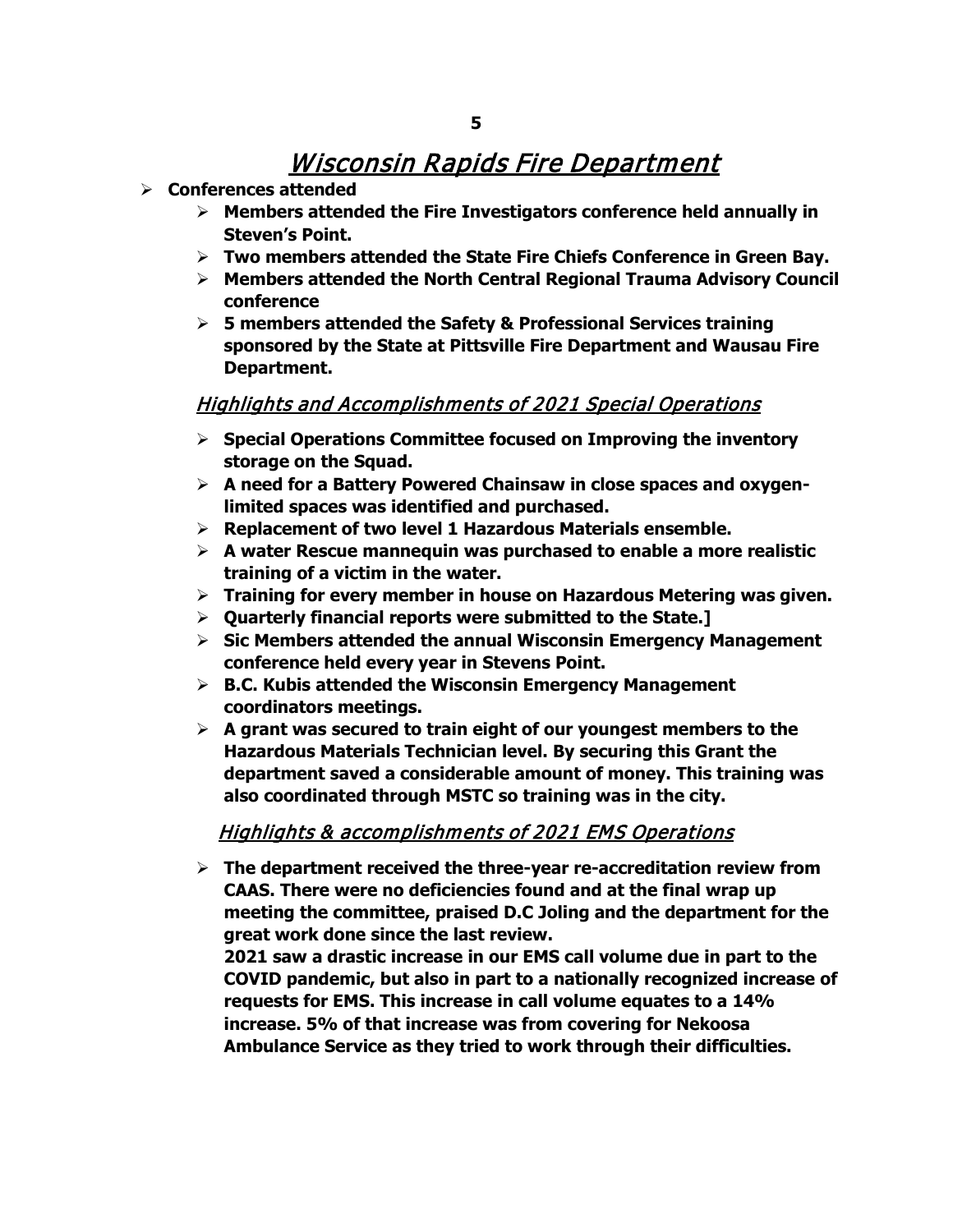**The members met that challenge continuing to meet our Mission Statement with every patient they cared for. Along with that increase, we met with supply chain challenges, as well as enormous increase to cost of EMS supplies.**

- **As we worked through the year a local Ambulance service, (Nekoosa Ambulance Service) began to see staffing shortages. We worked with their staff to try to help them through this time from both an administrative side, as well as service given in their absence. Eventually Nekoosa, Town of Port Edwards, and Town of Cranmoor would approach us for service coverage beginning January 1, 2022. Operational needs were identified and worked through in partnership with the city and the department to ensure that with this ne area of responsibility we were not lowering the quality of care for the citizens that we already serve.**
- **In 2021, WRFD attained the Mission Lifeline Award for the fourth year in a row. This "Gold-Plus" award recognizes the crews for exceeding standards in the management of patient's suffering from a "Heart Attack". WRFD also is enrolled in the Coverdell Stroke program. WRFD meets or exceeds all standards with management of victims suffering from a stroke. WRFD also has enrolled in Cardiac Arrest Registry to Enhance Survival (CARES). The reports details National, State, and department data in relation to management of Cardiac Arrest. Of noted importance, the Utstein Survival percentage is 29.2% nationally, 42.5% in the state, and WRFD maintains a 66.7%. This data serves to prove the outstanding clinical quality the staff of WRFD provide our citizens.**
- **We continue to supply Tactical EMS for both the city SRT team and the county.**
- **The Community Care Paramedic program continues to respond within our contracted areas offering care as requested by Riverview Aspirus.**

#### Community Involvement Highlights

- **Community Involvement**
	- **COVID Vaccination clinic standby (23 Events)**
	- **Wood County Car Seat Clinic**
	- **Dispatch Meeting**
	- **4th of July Fireworks**
	- **Fire Extinguisher Training Wood County Highway Department**
	- **Life Guard Training**
	- **Firefighters Memorial Clean up**
	- **Cranberry Blossom Parade, Rekindle the Spirit**
	- **BMW Bike Track Standby**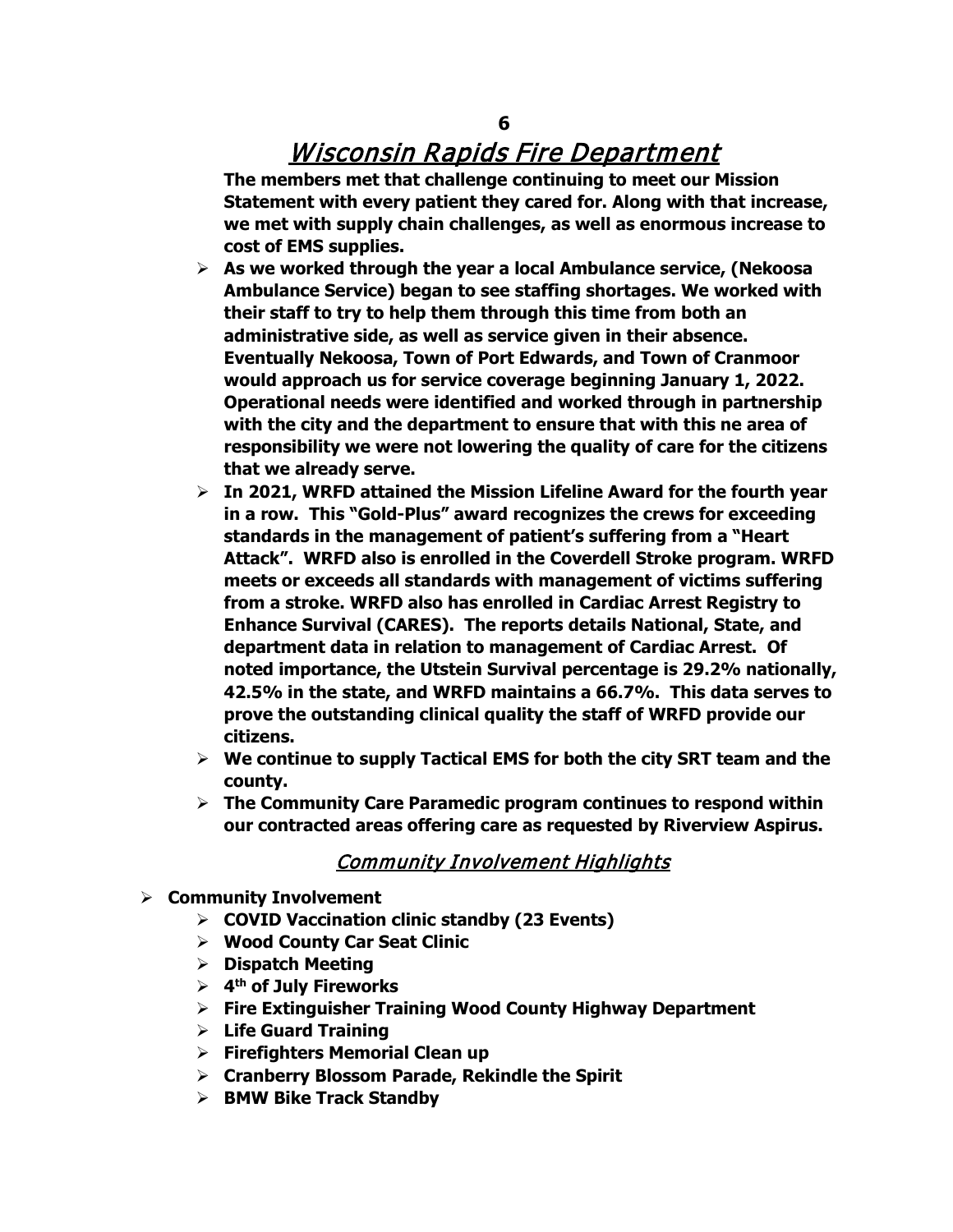- **High School Football Standby**
- **National Night Out**
- **Soles for Souls 911 Memorial Service**
- **Fill the Boot for Muscular Dystrophy**
- **Firefighters Final Alarm Ceremony**
- **Career Day at Lincoln high School**
- **Teen Leadership Program**
- **Trunk or Treat**
- **Division 5 Football, and WIAA 8 man football championship standby**

#### Highlights and Accomplishments of 2021 Building & Grounds

- **Biggest project completed by this committee was the design of Station I Addition/Renovation.**
- **Groundbreaking Ceremony for the Addition**
- **Repairs to the hose drying system in the hose tower**
- **New workbench at Station II**
- **Archives display case at Station II**
- **With the new command system implemented new command boards were identified and place into service**
- **After the large wind storm of 2020 a need was identified to use Station I as a command post in large events like that one. This committee designed and installed equipment needed for future large-scale events.**
- **Assistance to Firefighters Grant application for 2022 was a result of research and maintenance of our exhaust capture system at both stations. This year's maintenance identified many needed repairs and identified a failing exhaust capture system. This committee researched and identified a replacement system for submittal to FEMA for a 95%/5% Grant.**
- **The last half of 2021 and the first half of 2022 will be busy for this committee with the finalization of and moving into the new Addition while the renovation takes place in the existing structure. Completion of this project identified for mid to late July.**
- **COVID brought many challenges for this committee with sleeping arrangements. Social distancing needed adherence within the stations also. In order to separate members in the existing station we needed to purchase Murphy beds that could be stored away during the day but used at night.**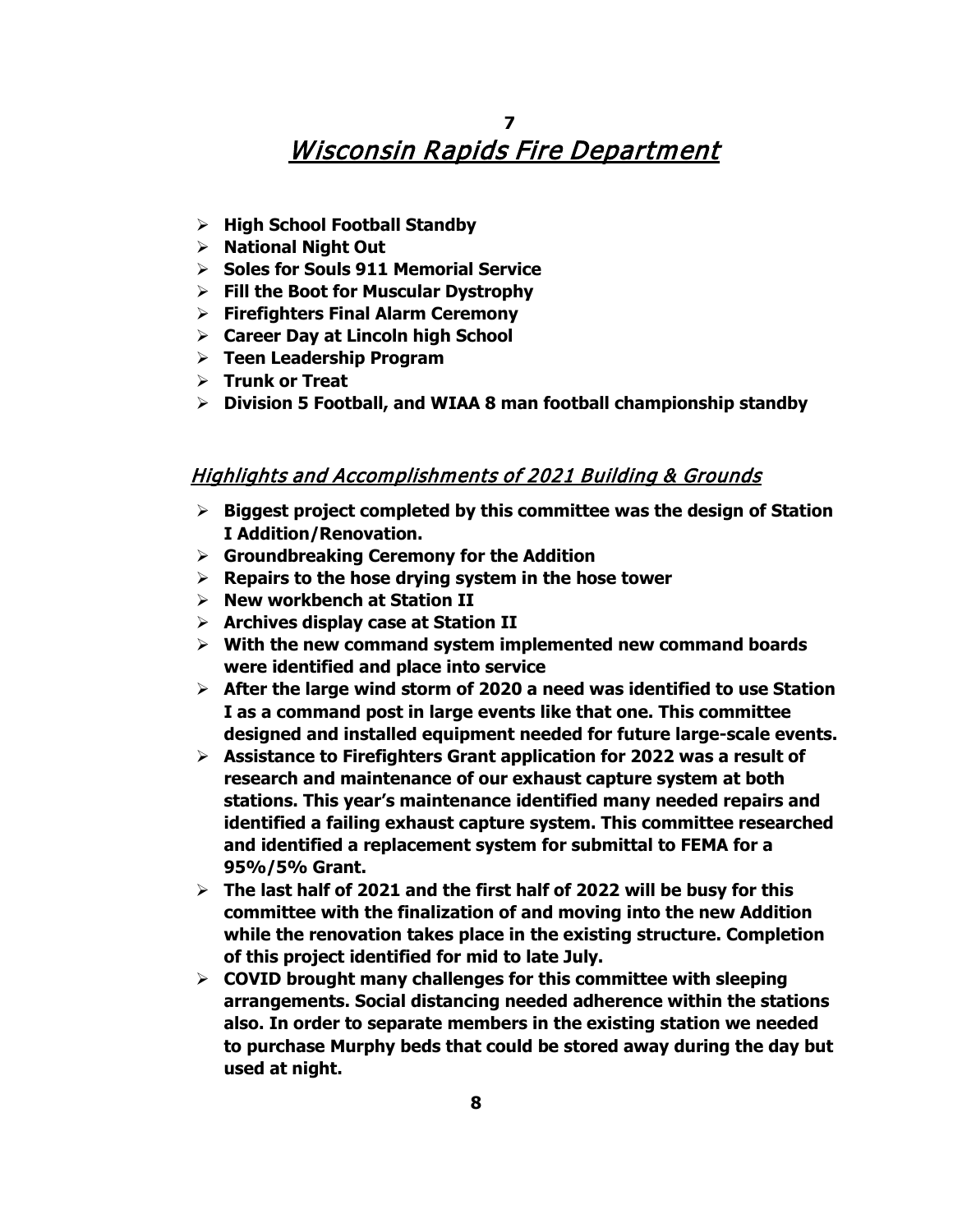#### Employee: New Hires, Promotions, Notable Anniversaries, & Retirements

#### New Hires:

- $\triangleright$  Dylan West, June 14, 2021
- Bryanna Windsor, November 29, 2021

#### Promotions:

- Derek Matykowski; Lieutenant January 1, 2022
- Joel Fetterer; 2nd Lieutenant January1, 2022
- Brenan Agen; Motor Pump Operator January 1, 2022

#### Notable Anniversaries

- Joe Kubis; 25 Years
- > Mathew Feder; 25 Years
- > Mike Lisitza; 20 Years
- Joel Fetterer; 15 Years
- $\triangleright$  Ben Goodreau; 15 Years
- $\triangleright$  Brian St. Myers; 15 Years
- Steve Koch; 15 Years

#### **Retirements**

- Scott Young; October 31, 2021
- Todd Forcier; December 31, 2022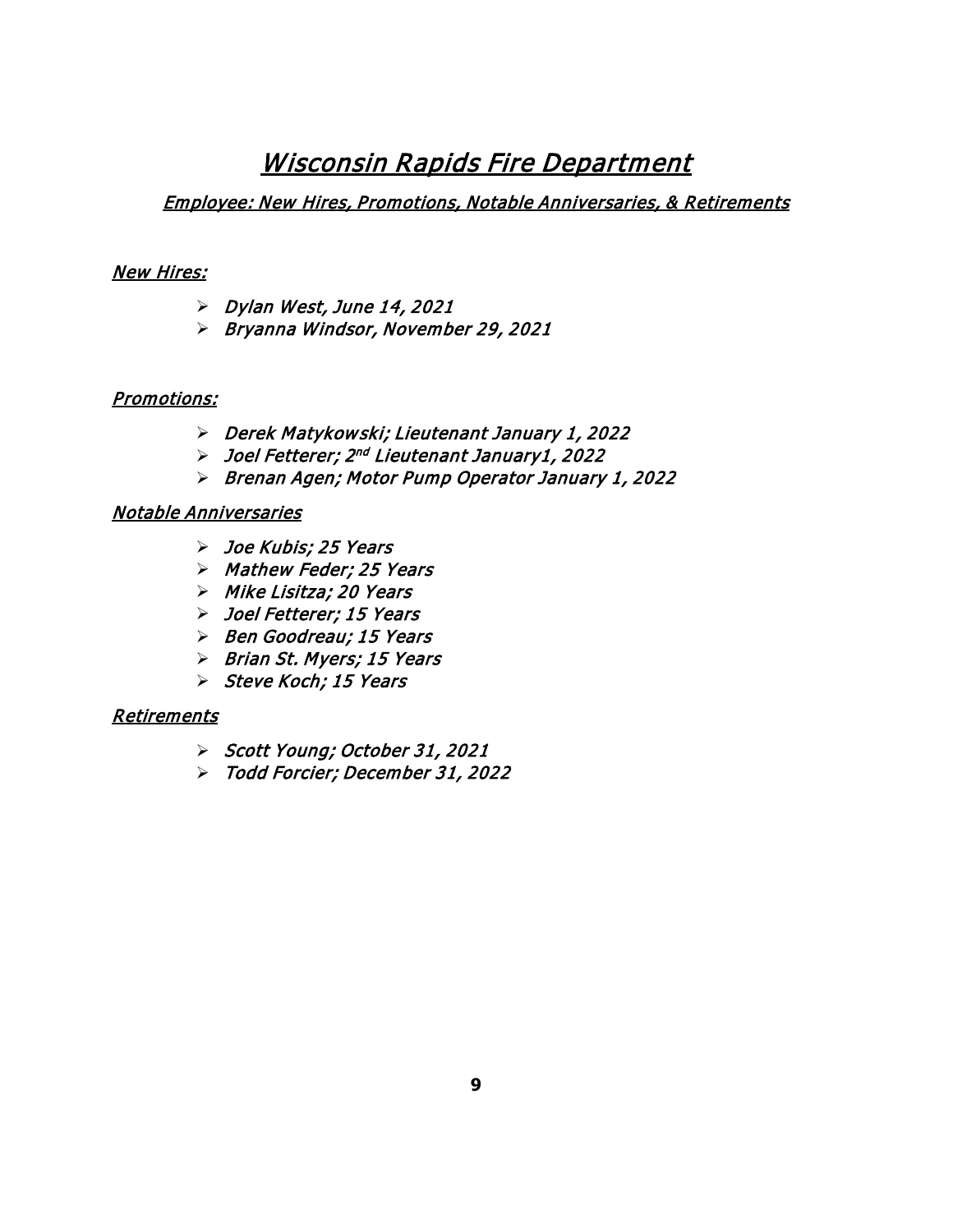#### **2021 Run Data**

| Month     | Fire              | Fire         | Fire   | Fire       | <b>EMS</b> | <b>EMS</b> | <b>CCP</b>     | Total |
|-----------|-------------------|--------------|--------|------------|------------|------------|----------------|-------|
|           | <i><b>100</b></i> | 400          | 500    | <i>700</i> | 911        | <b>IFT</b> |                |       |
|           | <b>Series</b>     | Series       | Series | Series     |            |            |                |       |
| January   | 2                 | 3            | 6      | 8          | 268        | 19         | 1              | 307   |
| February  | 9                 | 3            | 10     | 6          | 275        | 10         | $\overline{2}$ | 315   |
| March     | 9                 | 9            | 12     | 7          | 283        | 17         | 0              | 337   |
| April     | 3                 | 6            | 10     | 7          | 274        | 17         | 3              | 320   |
| May       | 3                 | 3            | 9      | 6          | 334        | 25         | 1              | 381   |
| June      | 3                 | 5            | 7      | 11         | 353        | 36         | $\overline{2}$ | 417   |
| July      | 6                 | 4            | 20     | 12         | 389        | 25         | 1              | 457   |
| August    | $\overline{2}$    | 5            | 10     | 8          | 407        | 39         | 0              | 471   |
| September | $\overline{2}$    | 3            | 8      | 5          | 358        | 12         | 3              | 391   |
| October   | 5                 | $\mathbf{1}$ | 10     | 12         | 364        | 6          | 0              | 398   |
| November  | 3                 | 4            | 7      | 9          | 373        | 6          | 1              | 403   |
| December  | 4                 | 9            | 10     | 10         | 366        | 3          | 1              | 403   |
| Year End  | 51                | 55           | 119    | 101        | 4044       | 215        | 15             | 4,600 |
| Totals    |                   |              |        |            |            |            |                |       |

- **Fire 100 Series: Fire (s**tructure, vehicle, wildland)
- **Fire 400 Series:** Hazardous Condition (spills, leaks with no fire)
- **Fire 500 Series: Service Calls (water & smoke problems, burning complaints)**
- **Fire 700 Series: False Alarms**
- **CCP; Community Care Paramedic**

#### > Annual Run Volume Past 10 Years:

| <b>YEAR</b> | <b>FIRE</b> | <b>EMS</b> | <b>TOTAL</b> |
|-------------|-------------|------------|--------------|
| 2012        | 204         | 2883       | 3087         |
| 2013        | 203         | 2860       | 3063         |
| 2014        | 226         | 3131       | 3357         |
| 2015        | 214         | 3112       | 3326         |
| 2016        | 210         | 3200       | 3401         |
| 2017        | 229         | 3640       | 3869         |
| 2018        | 307         | 3489       | 3796         |
| 2019        | 322         | 3633       | 3955         |
| 2020        | 300         | 3676       | 3976         |
| 2021        | 326         | 4274       | 4600         |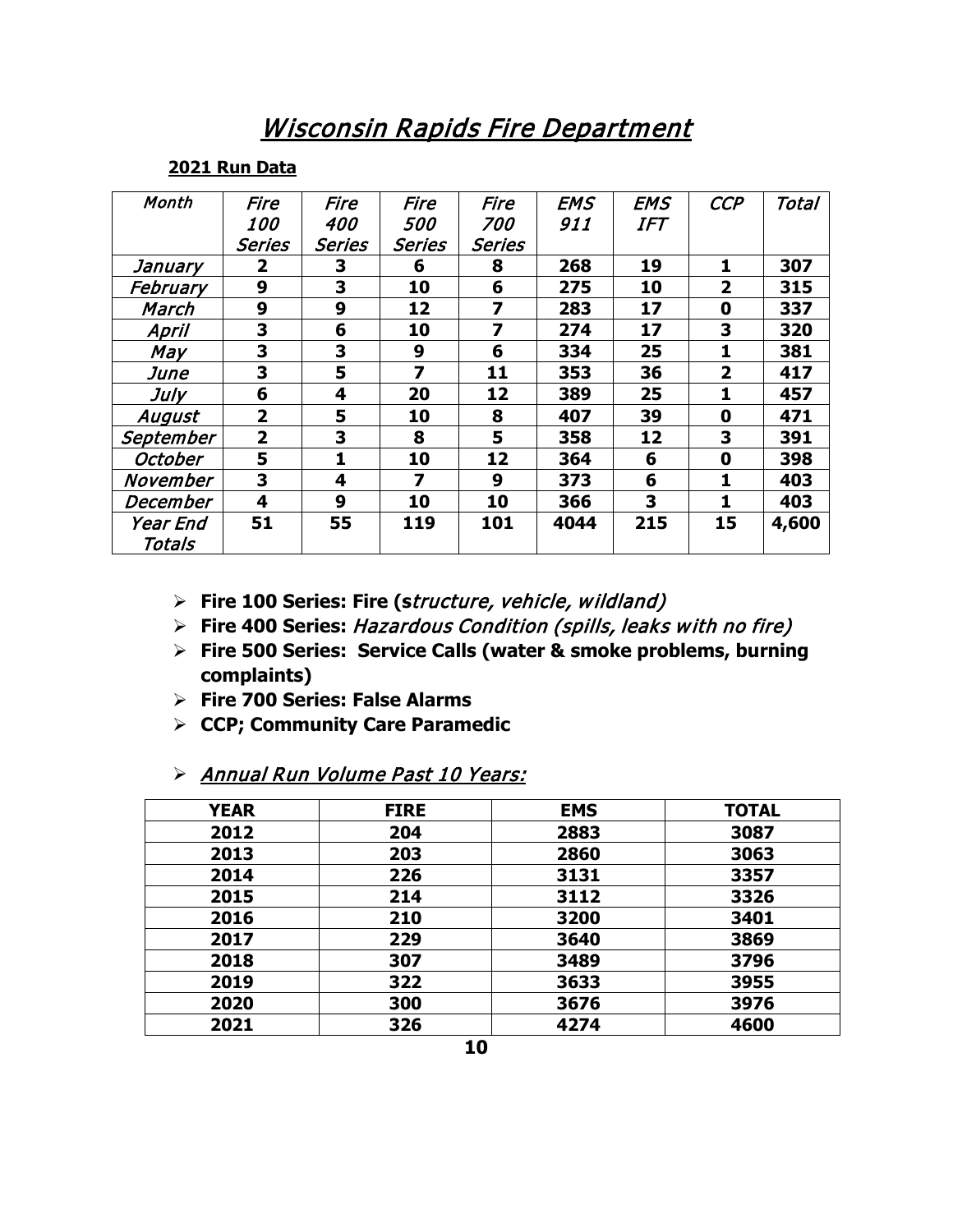## Historical Ten-Year Graph

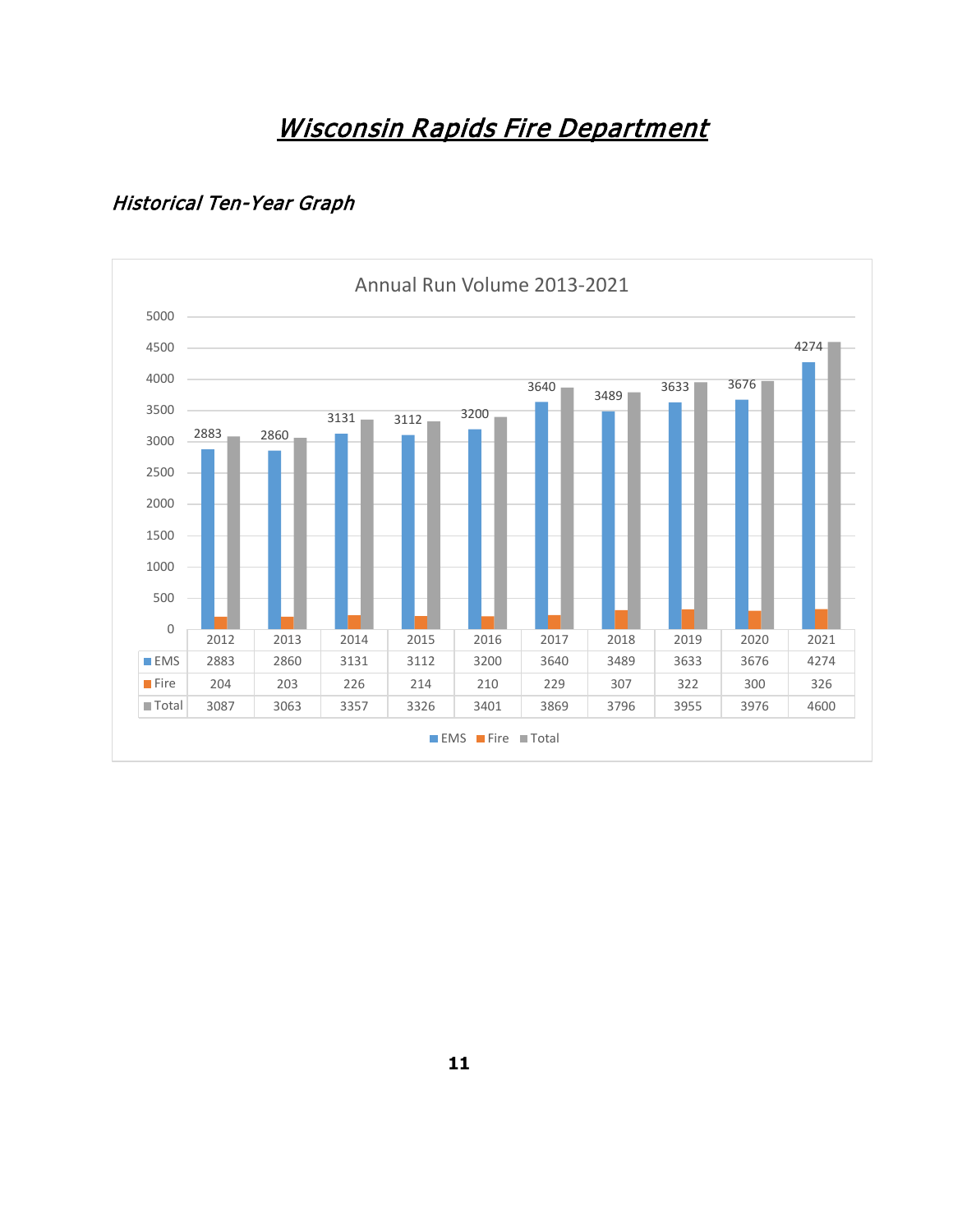#### *2021 Financial Overview:*

| <b>SALARIES &amp; WAGES:</b> | Allocated: \$2,730,448<br>Net: \$48,208               | Used: \$2,682,240 |  |
|------------------------------|-------------------------------------------------------|-------------------|--|
| <b>OVERTIME:</b>             | Allocated: \$127,200<br>Net: \$29,367                 | Used: \$156,567   |  |
| <b>INTER-FACILITY PAY:</b>   | Allocated: \$15,000<br>Used: \$4,130<br>Net: \$10,870 |                   |  |
| 40-HR/WK SAVINGS:            | Total: \$27,515                                       |                   |  |
| <b>EMS REVENUE:</b>          |                                                       |                   |  |
| <b>BILLED:</b>               | Total: \$2,760,362.05                                 |                   |  |
| <b>COLLECTED:</b>            | Total: \$1,150,071.38                                 |                   |  |
|                              |                                                       |                   |  |

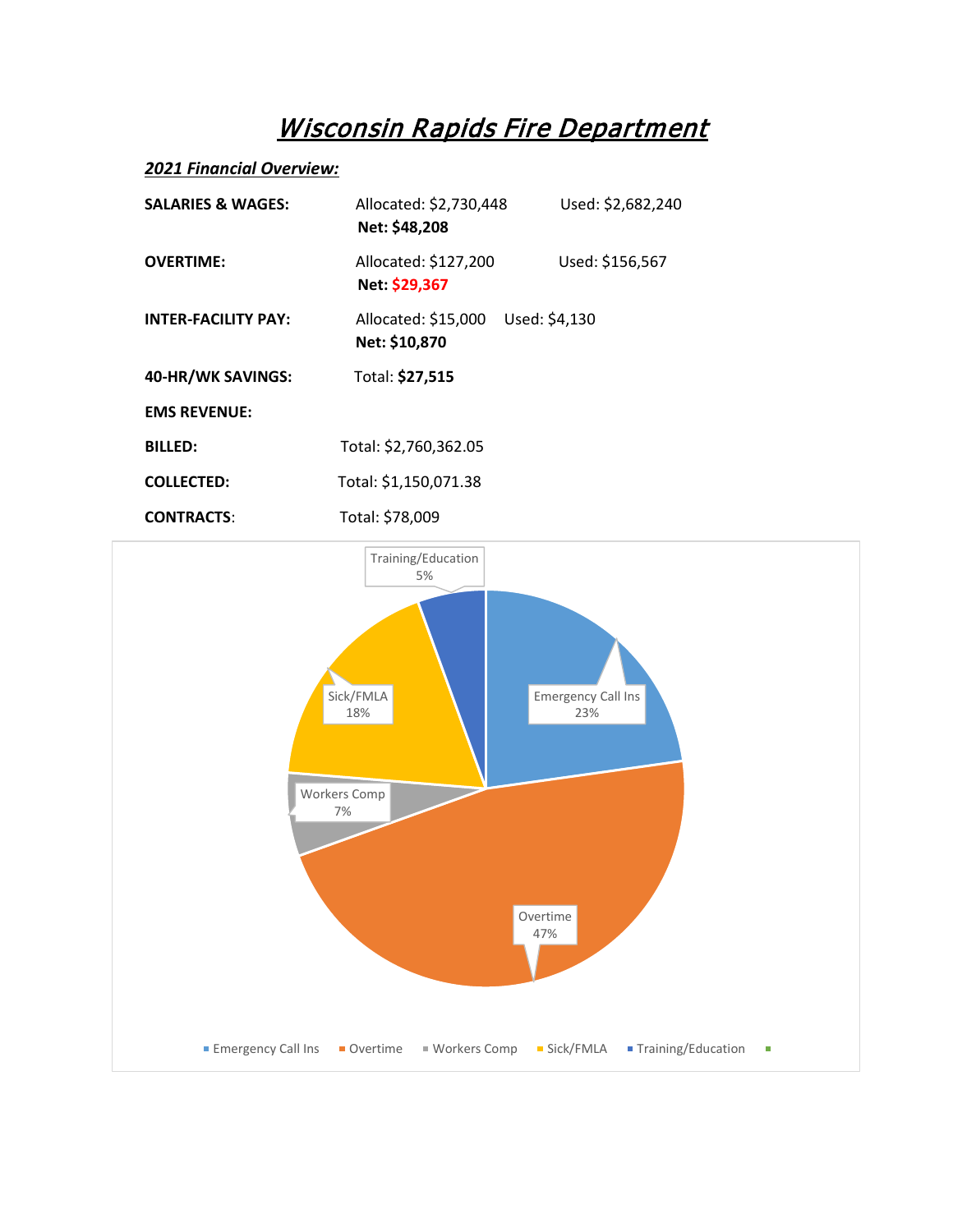#### 2021 Inspection Information:

 **The Department completed 954 Inspections with 175 businesses having at least one violation.**



#### Confined Space Standby totals

- **Issued 359 Confined Space Standby Permits**
- **The WRFD provides 'rescue' stand-by services at no charge to area businesses**

#### Health & Safety

- **Purchased a second set of wireless headsets for Truck 5. The hard-wired communication system between the bucket of the Truck and the system in the truck failed leaving members in the bucket in an unsafe condition. Research found the wireless headset option cheaper than the repairing the hardwired system and it allows for better communications due to ambient noise on scene.**
- **This year we were able to send one member through a Safety, Health and Wellness program through the National Fire Academy. This allows the department to meet the NFPA standard of a Health and Safety Manager within the department.**
- **The Health and Safety committee helped with the reduction of Carcinogens within the department on scene as well as post incident by evaluating and**